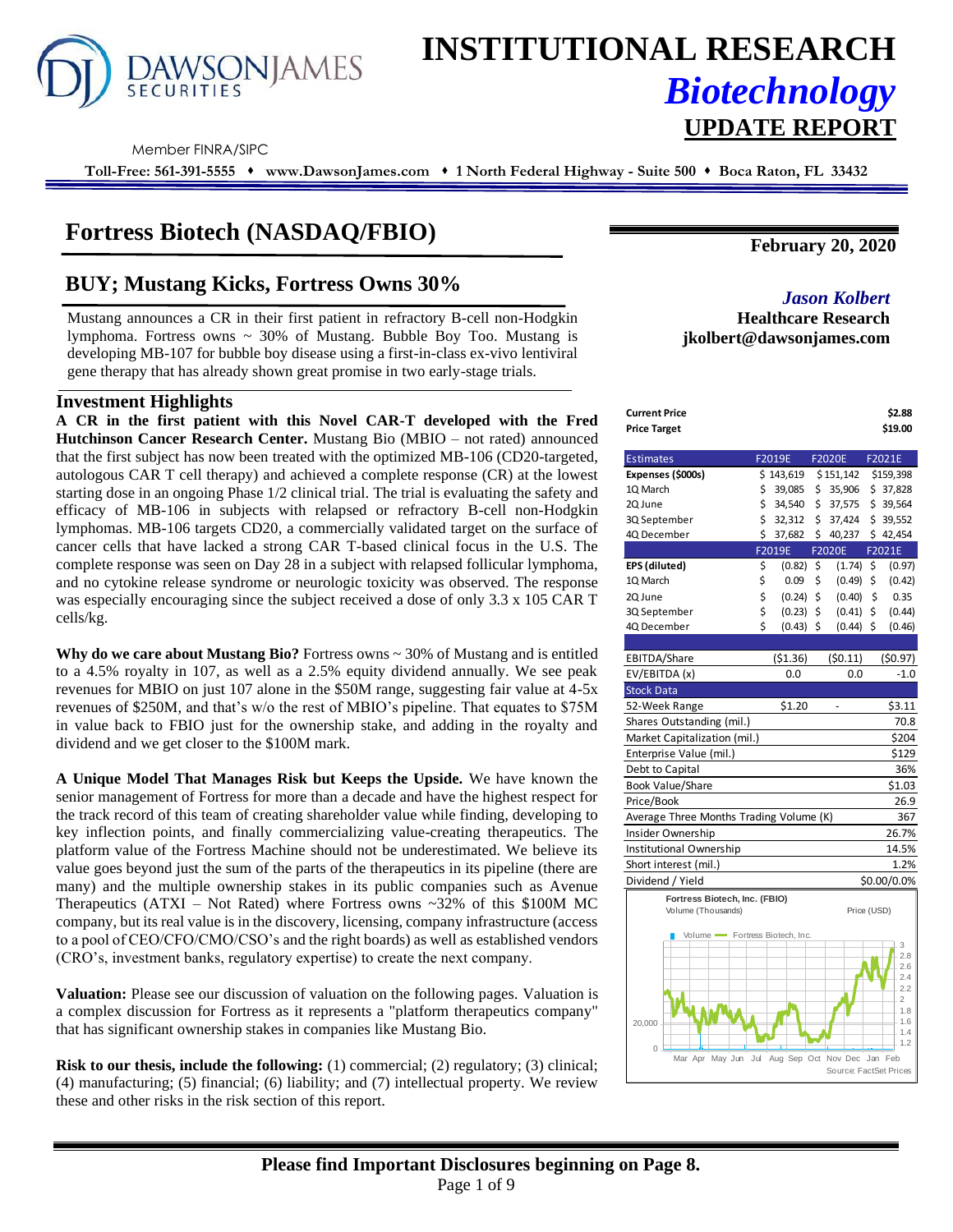

#### **Model Assumptions**

- 1. We model five late-stage therapeutic products (below) and apply to each one its own probability of success factor.
- 2. Each model assumes launch timing, market share, and pricing.
- 3. Models are based on available statistics for prevalence and incidence of the target therapeutic indication.
- 4. Price is based on our understanding of the market and the duration of therapy annually.

#### **Exhibit 1. Product Models**

| <b>Exhibit 1. Product Models</b>                                                                       |            |            |            |                     |                          |                     |                                         |                       |                                 |                     |                                    |                         |                      |
|--------------------------------------------------------------------------------------------------------|------------|------------|------------|---------------------|--------------------------|---------------------|-----------------------------------------|-----------------------|---------------------------------|---------------------|------------------------------------|-------------------------|----------------------|
| <b>Avenue Therapeutics</b>                                                                             | 2018E      | 2019E      | 2020E      | 2021E               | 2022E                    | 2023E               | 2024E                                   | 2025E                 | 2026E                           | 2027E               | 2028E                              | 2029E                   | 2030E                |
| IV Tramadol<br>IV pain relievers market<br>Cost of Therapy                                             | 10,000,000 | 10,010,000 | 10,020,010 | 10,030,030<br>\$200 | 10,040,060<br>\$200      | 10,050,100<br>\$202 | 10,060,150<br>\$204                     | 10,070,210<br>\$206   | 10,080,281<br>\$208             | 10,090,361<br>\$210 | 10,100,451<br>\$212                | 10,110,552<br>\$214     | 10,120,662<br>\$217  |
| Price Change                                                                                           |            |            |            |                     | 1.0%                     | 1.0%                | 1.0%                                    | 1.0%<br>20%           | 1.0%<br>30%                     | 1.0%<br>35%         | 1.0%<br>40%                        | 1.0%                    | 1.0%                 |
| Market share<br>Patients Treated with a Course                                                         |            |            |            | 1%<br>100,300       | 2%<br>200,801            | 4%<br>402,004       | 10%<br>1,006,015                        | 2,014,042             | 3,024,084                       | 3,531,626           | 4,040,180                          | 45%<br>4,549,748        | 45%<br>4,554,298     |
| Revenues (000)                                                                                         |            |            |            | 20,060              | 40,160                   | 81,205              | 205,247                                 | 415,014               | 629,375                         | 742,355             | 857,747                            | 975,589                 | 986,330              |
| Probability of Success (Phase 3)                                                                       |            |            |            | 70%                 | 70%                      | 70%                 | 70%                                     | 70%                   | 70%                             | 70%                 | 70%                                | 70%                     | 70%                  |
| <b>Adjusted Revenues (000)</b>                                                                         |            |            |            | 14,042 \$<br>Ś      | 28,112<br>.s             | 56,843              | 143,673<br>.s                           | \$<br>290,510<br>- Ś  | 440,562<br>$\mathsf{\$}$        | 519,648             | \$<br>600,423<br>- S               | 682,912<br>$\mathsf{s}$ | 690,431              |
| <b>Mustang Bio</b>                                                                                     | 2018E      | 2019E      | 2020E      | 2021E               | 2022E                    | 2023E               | 2024E                                   | 2025E                 | 2026E                           | 2027E               | 2028E                              | 2029E                   | 2030E                |
| MB-107 "Bubble Boy"                                                                                    |            |            |            |                     |                          |                     |                                         |                       |                                 |                     |                                    |                         |                      |
| Current "Reservoir" patients (U.S. and ex-U.S. markets)<br>New Cases a year (U.S. and ex-U.S. markets) |            |            |            |                     | 1,050<br>75              | 1,125<br>75         | 900<br>75                               | 600<br>75             | 500<br>75                       | 575<br>75           | 475<br>75                          | 375<br>75               | 275<br>75            |
| Market Share Prevalance                                                                                |            |            |            |                     | 10%                      | 20%                 | 35%                                     | 55%                   | 60%                             | 65%                 | 70%                                | 75%                     | 80%                  |
| Market Share New Cases                                                                                 |            |            |            |                     | 10%<br>113               | 20%<br>240          | 35%<br>341                              | 55%<br>371            | 75%<br>356                      | 85%<br>438          | 90%<br>400                         | 90%<br>349              | 90%<br>288           |
| Total patients treated<br>Cost of Therapy (one-time)                                                   |            |            |            |                     | \$ 1,500,000<br><b>S</b> | 1,500,000           | 1,500,000                               | 1,500,000<br>s<br>s   | 1,500,000<br>s                  | 1,500,000           | 1,500,000<br>-S<br>-S              | 1,500,000<br>-S         |                      |
| Revenues (M)                                                                                           |            |            |            |                     | 168,750                  | 360,000             | 511,875                                 | 556,875               | 534,375                         | 656,250             | 600,000                            | 523,125                 | 1,500,000<br>431,250 |
| Probability of Success (Phase 2/3)                                                                     |            |            |            |                     | 30%                      | 30%                 | 30%                                     | 30%                   | 30%                             | 30%                 | 30%                                | 30%                     | 30%                  |
| Adjusted Revenues (M)                                                                                  |            |            |            | \$                  | 50,625<br>-Ś             | 108,000             | 153,563<br>-Ś                           | 167,063<br>-\$<br>-\$ | 160,313                         | 196,875<br>\$       | 180,000<br>\$<br>-Ś                | 156,938<br>Ŝ.           | 129,375              |
| Royalty assumed                                                                                        |            |            |            |                     | 4.5%                     | 4.5%                | 4.5%                                    | 4.5%                  | 4.5%                            | 4.5%                | 4.5%                               | 4.5%                    | 4.5%                 |
| Royalty revenue (000)                                                                                  |            |            |            | $\mathbf{s}$        | 2,278                    | 4,860               | 6,910                                   | 7,518                 | 7,214                           | 8,859 \$            | 8,100                              | 7,062<br>s              | 5,822                |
| CheckPoint PD-L1 in NSCLC                                                                              | 2018E      | 2019E      | 2020E      | 2021E               | 2022E                    | 2023E               | 2024E                                   | 2025E                 | 2026E                           | 2027E               | 2028E                              | 2029E                   | 2030E                |
| Cosibelimab (NSCLC)                                                                                    |            |            |            |                     |                          |                     |                                         |                       |                                 |                     |                                    |                         |                      |
| New cases of lung cancer/year                                                                          |            | 228,150    | 228,150    | 228,150             | 228,150                  | 228,150             | 228,150                                 | 228,150               | 228,150                         | 228,150             | 228,150                            | 228,150                 | 228,150              |
| Patients - PDL1 Option                                                                                 |            | 75%        | 75%        | 75%                 | 75%                      | 75%                 | 75%                                     | 75%                   | 75%                             | 75%                 | 75%                                | 75%                     | 75%                  |
| Target patient population                                                                              |            | 171,113    | 171,113    | 171,113             | 171,113                  | 171,113             | 171,113                                 | 171,113               | 171,113                         | 171,113             | 171,113                            | 171,113                 | 171,113              |
| Market share<br>Patients treated                                                                       |            |            |            |                     |                          | 1%<br>1,711         | 2%<br>3.422                             | 4%<br>6.845           | 6%<br>10,267                    | 8%                  | 10%                                | 12%                     | 14%                  |
|                                                                                                        |            |            |            |                     | s                        | 35,000 \$           | 55,000                                  | 55,000<br>s<br>s      | 55,000                          | 13,689<br>55,000    | 17,111<br>55,000 \$<br>-S          | 20,534<br>55,000        | 23,956<br>55,000     |
| Costs<br>Revenues ('000)                                                                               |            |            |            |                     | \$.                      | 59,889              | $\mathbf{\hat{s}}$<br>188,224           | 376,448<br>-S<br>-S   | \$<br>564,671<br>$\mathbf s$    | 752.895             | 941,119<br>S.<br>- \$              | -S<br>1,129,343<br>s    | 1,317,566            |
| Probability of Success                                                                                 |            |            |            |                     |                          | 50%                 | 50%                                     | 50%                   | 50%                             | 50%                 | 50%                                | 50%                     | 50%                  |
| Adjusted Revenues (M)                                                                                  |            |            |            |                     | \$                       | 29,945 \$           | 94,112                                  | 188,224<br>-S<br>-S   | 282,336<br>- \$                 | 376,448             | 470,559<br>- \$<br>- \$            | 564,671 \$              | 658,783              |
| Royalty assumed                                                                                        | 4.5%       | 4.5%       | 4.5%       | 4.5%                | 4.5%                     | 4.5%                | 4.5%                                    | 4.5%                  | 4.5%                            | 4.5%                | 4.5%                               | 4.5%                    | 4.5%                 |
| Royalty revenue (000)                                                                                  |            |            |            | S                   |                          |                     |                                         | 1,348<br>$\mathbf{s}$ | 4.235<br>$\mathbf{s}$           | 8,470               | 12,705<br><b>S</b><br>$\mathbf{s}$ | 16,940<br>$\mathbf{s}$  | 21,175               |
|                                                                                                        |            |            |            |                     |                          |                     |                                         |                       |                                 |                     |                                    |                         |                      |
| <b>CheckPoint TKI in NSCLC</b>                                                                         | 2018E      | 2019E      | 2020E      | 2021E               | 2022E                    | 2023E               | 2024E                                   | 2025E                 | 2026E                           | 2027E               | 2028E                              | 2029E                   | 2030E                |
| CK-101 (EGFR mutation + LC)<br>New cases of lung cancer/year                                           |            | 228,150    | 228,150    | 228,150             | 228,150                  | 228,150             | 228,150                                 | 228,150               | 228,150                         | 228,150             | 228,150                            | 228,150                 | 228,150              |
| Total Lung Cancer Market size (M)                                                                      |            | 19,250,000 | 19,478,150 | 19,706,300          | 19,934,450               | 20,162,600          | 20,390,750                              | 20,618,900            | 20,847,050                      | 21,075,200          | 21,303,350                         | 21,531,500              | 21,759,650           |
| Total NSCLC lung cancer                                                                                |            | 16,362,500 | 16,556,428 | 16,750,355          | 16,944,283               | 17,138,210          | 17,332,138                              | 17,526,065            | 17,719,993                      | 17,913,920          | 18,107,848                         | 18,301,775              | 18,495,703           |
| % of patients with EGFR/NSCLC patients                                                                 |            | 26%        | 26%        | 26%                 | 26%                      | 26%                 | 26%                                     | 26%                   | 26%                             | 26%                 | 26%                                | 26%                     | 26%                  |
| Patients with EGFR/NSCLC patients                                                                      |            |            |            |                     |                          | 59,319              | 59,319                                  | 59,319                | 59,319                          | 59,319              | 59,319                             | 59,319                  | 59,319               |
| Market share                                                                                           |            |            |            |                     |                          | 5%                  | 10%                                     | 12%                   | 14%                             | 15%                 | 16%                                | 17%                     | 18%                  |
| Treated patients (000)                                                                                 |            |            |            |                     |                          | 2,966               | 5,932                                   | 7,118                 | 8,305                           | 8,898               | 9,491                              | 10,084                  | 10,677               |
| Cost (competition=\$15,240/month)                                                                      |            |            |            |                     | s                        | 182,880             | 182,880<br>-S                           | 182,880<br>-S<br>-S   | 182,880<br>-S                   | 182,880             | 182,880<br>-\$<br>-S               | 182,880<br>- S          | 182.880              |
| Revenues ('000)                                                                                        |            |            |            |                     | \$.                      | 542,413             | $\mathbf{s}$<br>1,084,826               | s<br>1,301,791<br>s   | 1,518,756<br>s.                 | 1.627.239           | \$<br>1,735,721<br>\$              | 1,844,204<br>s          | 1,952,687            |
| Probability of Success                                                                                 |            |            |            |                     |                          | 30%                 | 30%                                     | 30%                   | 30%                             | 30%                 | 30%                                | 30%                     | 30%                  |
| Adjusted Revenues (000)                                                                                |            |            |            |                     | Ŝ.                       | 162,724 \$          | 325,448                                 | -\$<br>390.537<br>-\$ | 455.627<br>-\$                  | 488.172             | 520.716 \$<br>- \$                 | 553.261<br>\$           | 585.806              |
| Royalty assumed<br>Royalty revenue (000)                                                               |            |            |            |                     |                          | 4.5%<br>7,323       | 4.5%<br>14,645 \$<br>$\mathbf{\hat{s}}$ | 4.5%<br>17,574        | 4.5%<br>20,503<br>$\mathcal{S}$ | 4.5%<br>21,968 \$   | 4.5%<br>23,432 \$                  | 4.5%<br>24,897 \$       | 4.5%<br>26,361       |
|                                                                                                        |            |            |            |                     |                          |                     |                                         |                       |                                 |                     |                                    |                         |                      |
| <b>Cyprium Therapeutics (private)</b><br>CUTX-101 (Menkes Disease)                                     | 2018E      | 2019E      | 2020E      | 2021E               | 2022E                    | 2023E               | 2024E                                   | 2025E                 | 2026E                           | 2027E               | 2028E                              | 2029E                   | 2030E                |
| Prevalance (USA)                                                                                       | 2.720      | 2,720      | 2,720      | 2,720               | 2,720                    | 2.720               | 2,720                                   | 2,720                 | 2,720                           | 2,720               | 2,720                              | 2.720                   | 2,720                |
| Incidence annualy (USA)                                                                                | 3,000      | 3,000      | 3,000      | 3,000               | 3,000                    | 3,000               | 3,000                                   | 3,000                 | 3,000                           | 3,000               | 3,000                              | 3,000                   | 3,000                |
| Target patient population                                                                              | 2,500      | 2,500      | 2,500      | 2,500               | 2,500                    | 2,500               | 2,500                                   | 2,500                 | 2,500                           | 2,500               | 2,500                              | 2,500                   | 2,500                |
| Market share                                                                                           |            | 0%         | 0%         | 0%                  | 10%                      | 30%                 | 50%                                     | 70%                   | 80%                             | 80%                 | 80%                                | 80%                     | 80%                  |
| Patients treated                                                                                       |            |            |            |                     | 250                      | 750                 | 1,250                                   | 1,750                 | 2,000                           | 2,000               | 2,000                              | 2,000                   | 2,000                |
| Drico                                                                                                  |            |            |            |                     | <b>nnn</b>               | n nn                | an nan                                  | nn nnr                | nn nnn                          | nn nnr              | an nan                             | in nnn                  | 00.000               |

| Patients treated       |      | 250     | 750     | 1.250      | 1.750   | 2.000   | 2.000   | 2.000   | 2.000    | 2.000   |
|------------------------|------|---------|---------|------------|---------|---------|---------|---------|----------|---------|
| Price                  |      | 300,000 | 300,000 | 300,000    | 300.000 | 300,000 | 300,000 | 300,000 | 300,000  | 300,000 |
| Revenues (000)         |      | 75,000  | 225.000 | 375,000    | 525.000 | 600,000 | 600,000 | 600,000 | 600,000  | 600,000 |
| Probability of Success |      | 30%     | 30%     | 30%        | 30%     | 30%     | 30%     | 30%     | 30%      | 30%     |
| Adjusted Revenues (M)  |      | 22.500  | 67.500  | 112,500    | 157.500 | 180.000 | 180,000 | 180,000 | 180.000  | 180,000 |
| Rovalty assumed        | 4.5% | 4.5%    | 4.5%    | 4.5%       | 4.5%    | 4.5%    | 4.5%    | 4.5%    | 4.5%     | 4.5%    |
| Royalty revenue (000)  |      | 1.013   | 3.038   | $5,063$ \$ | 7.088   | 8,100   | 8,100   | 8,100   | 8,100 \$ | 8,100   |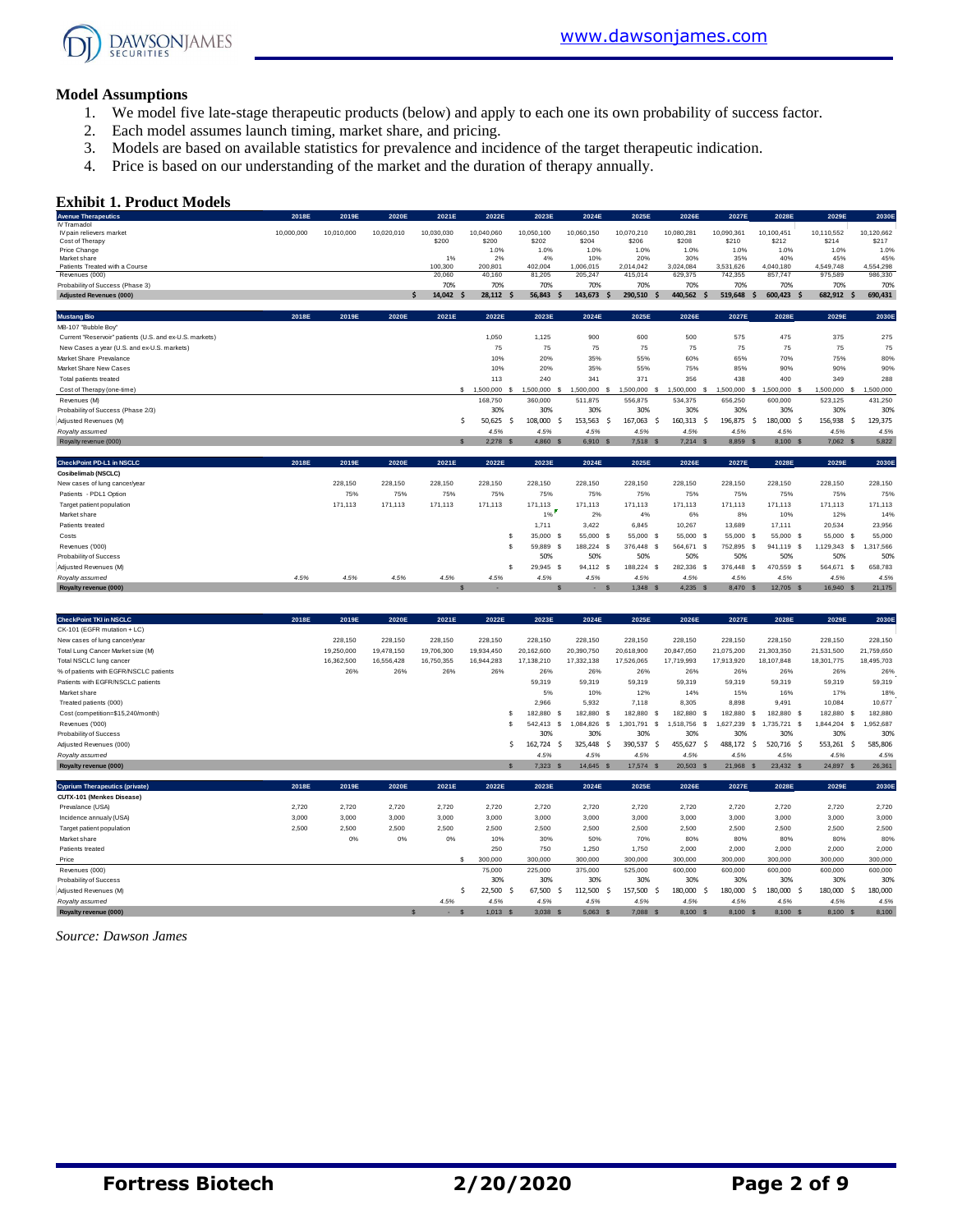

**Valuation:** As we previously mentioned, Valuation is a complex discussion for Fortress. Fortress, as the controlling entity, reports consolidated statements. There are multiple ways to value a "platform therapeutics company" like Fortress that has a majority ownership in multiple public companies with the rights to royalties and milestones, plus the company has its own internal products that are generating revenues and internal private companies that have their own therapeutic pipeline candidates. We choose to model the key products as they exist (inside and outside the company) and project them based on the ownership percentage to the Fortress income statement. We recognize that this is "a model." It is a method to forecast future value. i.e., reporting the revenues of outside companies based on the percentage ownership (not as a 100% consolidated entity) but we do show the consolidated expenses as they are currently reported by Fortress. We view our method as doubly conservative; that is, we cut the revenues but not the expenses. One might argue we need to assess each outside company, determine net-income, and apply valuation metrics, based on the projected value of the external company. We leave that for "others" to do, as our purpose is to determine, is their upside to Fortress based on the value of the holding in the external companies, the product royalties, the annual stock dividend, and the internal companies and P&L metrics of Fortress itself? We conclude, Yes. In our model, we do separate and show our projected revenues, royalties and milestones. We model external and internal products. We then assume R&D, SG&A based on the current consolidated numbers. We project the share count as well as revenues, expenses, and ultimately net-income out to 2030. For each individual product, we make certain assumptions about the timing and probability of success and apply these assumptions to our model. We apply a probability of success in our therapeutic models. This ranges from as low as just 30% to as high as 70% based on what we feel is the therapeutic risk that the product will advance. In addition to the success factor, we apply a 15% discount rate (r) in our Free Cash Flow to the Firm (FCFF), Discounted EPS (dEPS) and Sum of the Parts (SOP) models. We then average the result and round to the nearest whole number to derive our \$19.00 - 12-month price target.<br> **Exhibit 2. Free Cash Flow Model**<br>
Average 19<br>
Price Target 21

#### **Exhibit 2. Free Cash Flow Model**

| <b>Exhibit 2. Free Cash Flow Model</b> |     |
|----------------------------------------|-----|
| Average                                | 19  |
| Price Target                           |     |
| Year                                   | 202 |
|                                        |     |

| DCF Valuation Using FCF (mln): |           |            |           |           |        |         |         |         |         |         |         |         |
|--------------------------------|-----------|------------|-----------|-----------|--------|---------|---------|---------|---------|---------|---------|---------|
| units ('000)                   | 2019E     | 2020E      | 2021E     | 2022E     | 2023E  | 2024E   | 2025E   | 2026E   | 2027E   | 2028E   | 2029E   | 2030E   |
| EBIT                           | (94, 843) | (122, 173) | (74, 545) | (93, 497) | 42,813 | 204,593 | 349,827 | 489,468 | 573,567 | 639,929 | 704,893 | 741,081 |
| <b>Tax Rate</b>                | 0%        | 0%         | 0%        | 0%        | 0%     | 10%     | 15%     | 18%     | 20%     | 21%     | 21%     | 21%     |
| EBIT (1-t)                     | (94, 843) | (122, 173) | (74, 545) | (93, 497) | 42,813 | 184,134 | 297,353 | 401,364 | 458,854 | 505,544 | 556,865 | 585,454 |
| CapEx                          |           |            |           |           |        |         |         |         |         |         |         |         |
| Depreciation                   |           |            |           |           |        |         |         |         |         |         |         |         |
| Change in NWC                  |           |            |           |           |        |         |         |         |         |         |         |         |
| FCF                            | (94, 843) | (122, 173) | (74, 545) | (93, 497) | 42,813 | 184,134 | 297,353 | 401,364 | 458,854 | 505,544 | 556,865 | 585,454 |
| PV of FCF                      | (109,069) | (122, 173) | (64, 822) | (70, 697) | 28,150 | 105,279 | 147,837 | 173,521 | 172,500 | 165,263 | 158,296 | 144,715 |
| Discount Rate                  | 15%       |            |           |           |        |         |         |         |         |         |         |         |
| Long Term Growth Rate          | 1%        |            |           |           |        |         |         |         |         |         |         |         |
| <b>Terminal Cash Flow</b>      | 4,223,632 |            |           |           |        |         |         |         |         |         |         |         |
| Terminal Value YE2030          | 1,044,017 |            |           |           |        |         |         |         |         |         |         |         |
| <b>NPV</b>                     | 1,881,887 |            |           |           |        |         |         |         |         |         |         |         |
| NPV-Debt                       | 9,396     |            |           |           |        |         |         |         |         |         |         |         |
| Shares out ('000)              | 89,807    | 2030E      |           |           |        |         |         |         |         |         |         |         |
| NPV Per Share                  | 21        |            |           |           |        |         |         |         |         |         |         |         |

#### **Exhibit 3. Discounted-EPS Model**

| <b>Current Year</b>      |   | 2020 |
|--------------------------|---|------|
| Year of EPS              |   | 2030 |
| Earnings Multiple        |   | 10   |
| <b>Discount Factor</b>   |   | 15%  |
| <b>Selected Year EPS</b> | ς | 6.19 |
| <b>NPV</b>               |   | 15   |

| Current Year<br>Year of EPS | 2020<br>2030    |          |    | Discount Rate and Earnings Multiple Varies, Year is Constant |       |       |       |       |       |
|-----------------------------|-----------------|----------|----|--------------------------------------------------------------|-------|-------|-------|-------|-------|
| Earnings Multiple           | 10 <sup>1</sup> |          |    | 5%                                                           | 10%   | 15%   | 20%   | 25%   | 30%   |
| Discount Factor             | 15%             | Earnings |    | 3.80                                                         | 2.39  | 1.53  | 1.00  | 0.66  | 0.45  |
| Selected Year EPS           | \$<br>6.19      | Multiple |    | 19.00                                                        | 11.93 | 7.65  | 5.00  | 3.32  | 2.24  |
| <b>NPV</b>                  | 15              |          | 10 | 37.99                                                        | 23.86 | 15.30 | 9.99  | 6.64  | 4.49  |
|                             |                 |          | 15 | 56.99                                                        | 35.79 | 22.95 | 14.99 | 9.97  | 6.73  |
|                             |                 |          | 20 | 75.99                                                        | 47.72 | 30.59 | 19.99 | 13.29 | 8.98  |
|                             |                 |          | 25 | 94.98                                                        | 59.65 | 38.24 | 24.99 | 16.61 | 11.22 |
|                             |                 |          | 30 | 113.98                                                       | 71.58 | 45.89 | 29.98 | 19.93 | 13.47 |
|                             |                 |          | 35 | 132.97                                                       | 83.51 | 53.54 | 34.98 | 23.26 | 15.71 |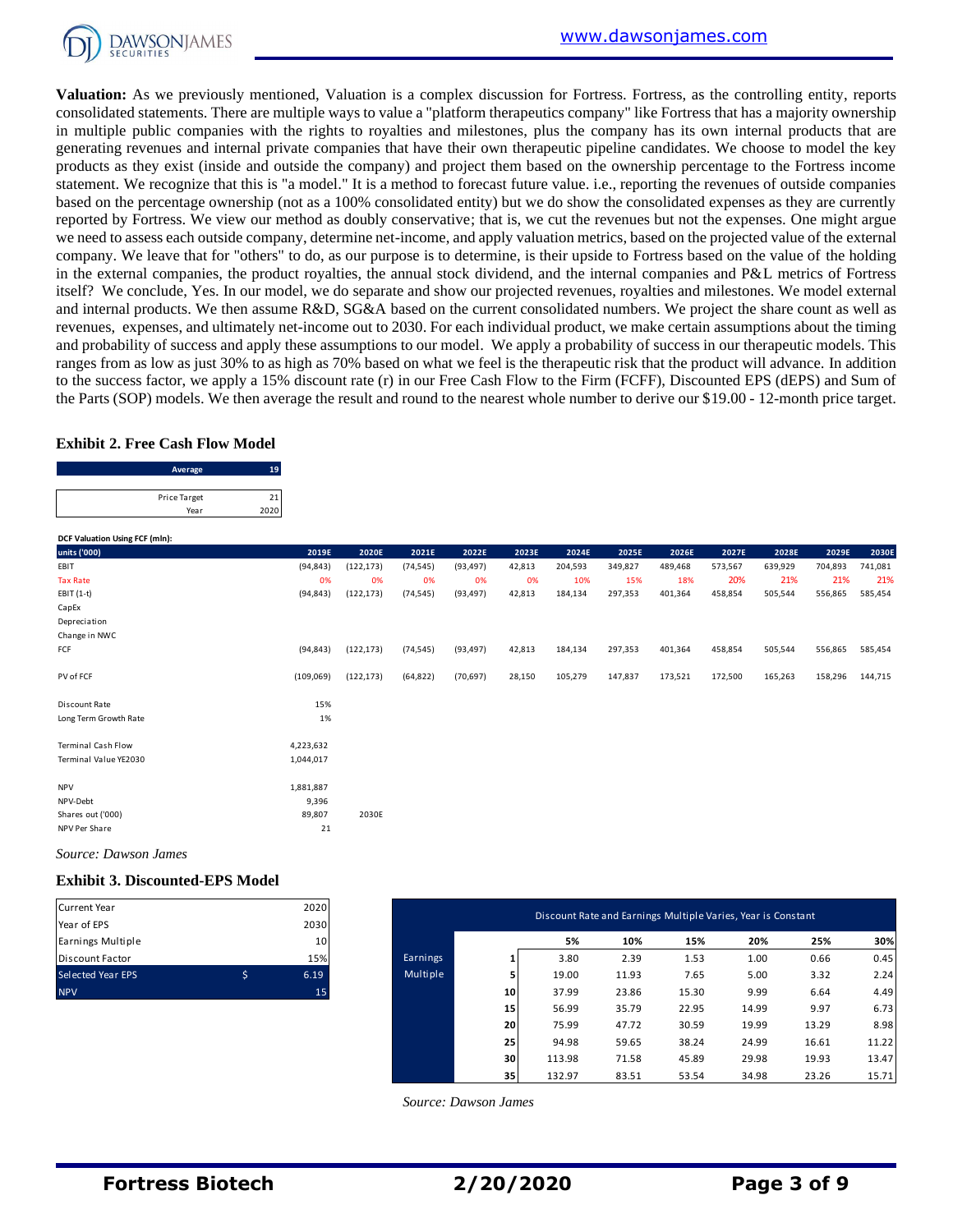

## **Exhibit 4. Sum-of-the-Parts Model**

| <b>Fortress Biotech</b>                   | LT Gr | Discount<br>Rate | Yrs to Peak    | % Success | Peak Sales<br>(MM's) | <b>Term Val</b> |
|-------------------------------------------|-------|------------------|----------------|-----------|----------------------|-----------------|
| <b>Avenue Tramadol IV (Pain)</b>          | 1%    | 15%              | $\overline{4}$ | 70%       | \$986                | \$7,045         |
| <b>NPV</b>                                |       |                  |                |           |                      | \$9.5]          |
| Mustang MB-107 (bubble Boy)               | 1%    | 15%              | 3              | 70%       | \$431                | \$3,080         |
| <b>NPV</b>                                |       |                  |                |           |                      | \$4.8           |
| <b>Cyprium CUTX-101 (Menke's Disease)</b> | 1%    | 30%              | 4              | 70%       | \$600                | \$2,069         |
| <b>NPV</b>                                |       |                  |                |           |                      | \$2             |
| <b>CheckPoint Cosibelimab (PD-L1)</b>     | 1%    | 30%              | $\overline{4}$ | 70%       | \$1,318              | \$4,543         |
| <b>NPV</b>                                |       |                  |                |           |                      | \$4             |
| <b>CheckPoint CK-101 (TRK)</b>            | 1%    | 30%              | 4              | 70%       | \$1,953              | \$6,733         |
| <b>NPV</b>                                |       |                  |                |           |                      | \$5.6           |
| Net Margin (Products)                     |       |                  |                |           |                      | 30%             |
| MM Shrs OS (2030E)                        |       |                  |                |           |                      | 89              |
| <b>Product Total NPV</b>                  |       |                  |                |           |                      | \$20            |
| <b>Product Royalties NPV</b>              | 1%    | 15%              | $\overline{4}$ | 70%       | \$132                | \$944           |
| <b>NPV</b>                                |       |                  |                |           |                      | \$1.3           |
| NPV - Royalties & Products                |       |                  |                |           |                      | \$21.1          |
| <b>Milestones</b>                         | 1%    | 15%              | 4              | 70%       | \$50                 | \$357           |
| <b>NPV</b>                                |       |                  |                |           |                      | \$0.5           |
| NPV - Royalties & Products & Milestones   |       |                  |                |           |                      | \$21.6          |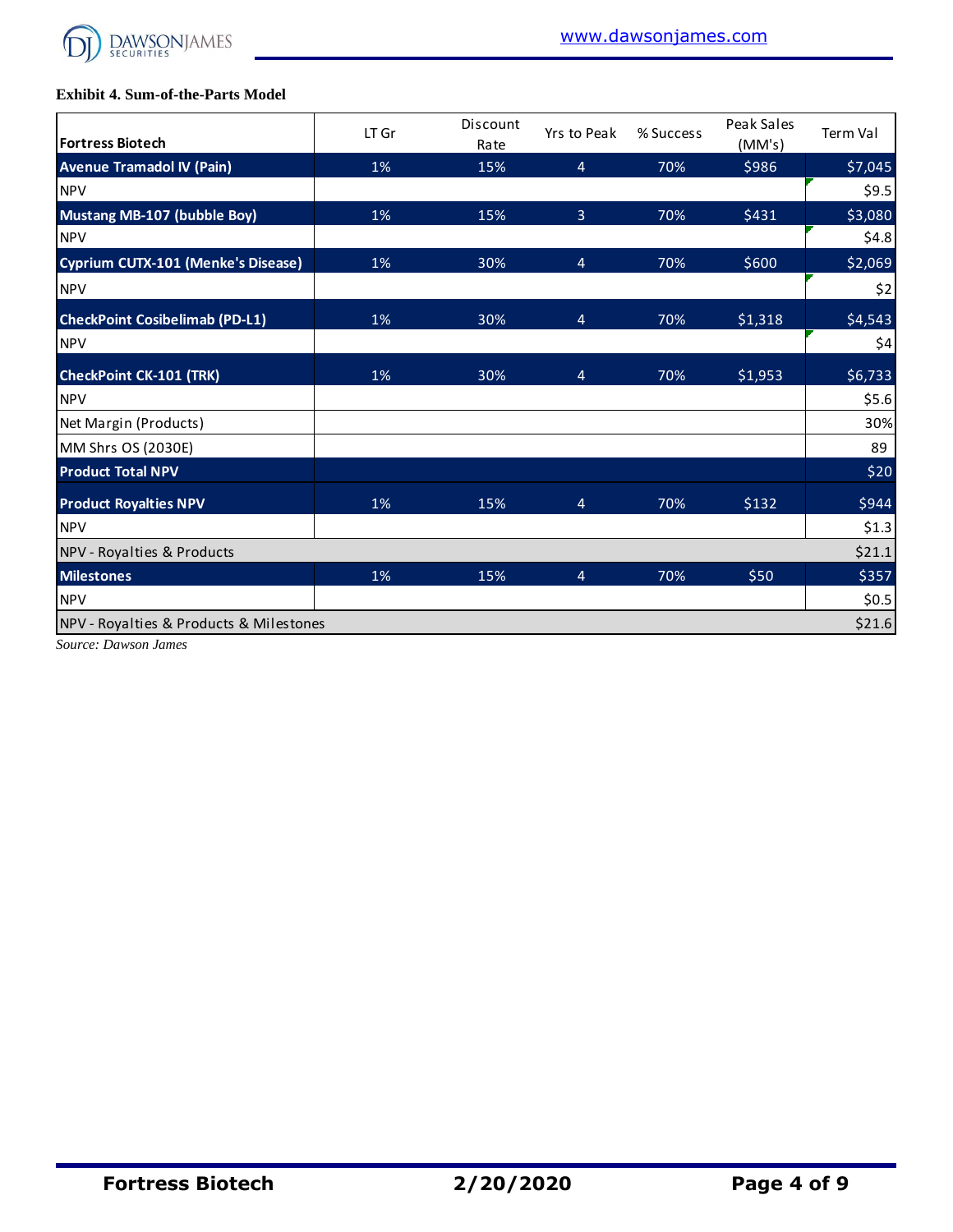

## **Exhibit 5. Income Statement**

|                                                                     |           |           |              | 4019            |                 |            |           |           | <b>IO20E</b>    | 2020E           |           |                 |                       |          |                |                       |             |                                    |                 |                 | 2027F                    | 2028       |              |              |
|---------------------------------------------------------------------|-----------|-----------|--------------|-----------------|-----------------|------------|-----------|-----------|-----------------|-----------------|-----------|-----------------|-----------------------|----------|----------------|-----------------------|-------------|------------------------------------|-----------------|-----------------|--------------------------|------------|--------------|--------------|
| Probability Revenue Forecast: ('000)                                |           |           |              |                 |                 |            |           |           |                 |                 |           |                 |                       |          |                |                       |             |                                    |                 |                 |                          |            |              |              |
| Avenue Therapeutics: IV Tramadol end use sales                      |           |           |              |                 |                 |            |           |           |                 |                 | 14,042    | 28,112          | 56,843                | 33,045   | 38,792<br>-S   | 31,608 \$             | $40,228$ \$ | 143,673                            | 290,510<br>١s   | 440,562         | 519,648                  | 600,423    | 682,912      | 690,431      |
| Percent Owned by Fortress                                           | 32%       | 32%       | 32%          | 32%             | 32%             | 32%        | 32%       | 32%       | 32%             | 32%             | 329       | 32              | 32%                   | 32%      | 32%            | 32%                   | 32%         | 32%                                | 32'             | 32%             | 32                       | 32         | 329          | 32%          |
| <b>Revenues Atributed back to Fortress</b>                          |           |           |              |                 |                 |            |           |           | <b>1979</b>     |                 | 4.493     | 8.996           | 18.190                | 10.574   | 12,413         | 10.115                | 12,873      | 45.975                             | 92.963          | 140.980         | 166,288                  | 192.135    | 218,532      | 220,938      |
| Mustang Bio - Bubble Boy (MB-107)                                   |           |           |              |                 |                 |            |           |           |                 |                 |           | 50,625          | 108,000               | 35,319   | 41.462         | 33,784 \$             | 42,998      | 153,563                            | 167,063         | 160,313         | 196,875                  | 180,000    | 156,938      | 129,375      |
| Percent Owned by Fortress                                           | 30%       | 30%       | 30%          | 30%             | 30%             | 30%        | 30%       | 30%       | 30%             | 30%             | 30%       | 30              | 30%                   | 30%      | 30%            | 30%                   | 30%         | 30%                                | 30 <sup>6</sup> | 30%             | 30'                      | 30%        | 30%          | 30%          |
| <b>Revenues Atributed back to Fortress</b>                          |           |           | $\Omega$     |                 |                 | $\Omega$   | n         |           |                 |                 |           | 15.188          | 32,400                | 10,596   | 12,439         | 10.135                | 12,899      | 46.069                             | 50.119          | 48.094          | 59,063                   | 54,000     | 47.081       | 38,813       |
|                                                                     |           | n         |              |                 |                 |            |           | $\Omega$  | $\Omega$        |                 |           |                 |                       |          |                |                       |             |                                    |                 |                 |                          |            |              |              |
| Cyprium -CUTX-101 - Menkes Disease                                  |           |           |              |                 |                 |            |           |           |                 |                 | $\sim$    | 22,500          | 67,500                | 25,875   | 30,375<br>- 5  | 24,750 \$             | 31,500      | 112,500                            | 157,500         | 180,000         | 180,000                  | 180,000    | 180,000      | 180,000      |
| Percent Owned by Fortress                                           | 89%       | 89%       | 89%          | 89%             | 89%             | 89%        | 89%       | 89%       | 89%             | 899             | 89%       | 89              | 89%                   | 89%      | 89%            | 89%                   | 89%         | 89'                                | 89              | 899             | 89                       | 899        | 899          | 89%          |
| <b>Revenues Atributed back to Fortress</b>                          |           |           | $\mathbf{0}$ |                 |                 |            |           |           |                 |                 |           | 20.025          | 60.075                | 23.029   | 27.034         | 22.028                | 28,035      | 100.125                            | 140.17          | 160,200         | 160,200                  | 160,200    | 160,200      | 160,200      |
| CheckPoint (Cosibelimab PD-L1)                                      |           |           |              |                 |                 |            |           |           |                 |                 |           |                 | 29,945                | 21.646   | 25,410<br>- 5  | 20,705<br>- \$        | 26,351      | 94.112                             | 188,224         | 282,336         | 376,448                  | 470,559    | 564,671      | 658,783      |
| Percent Owned by Fortress                                           | 32%       | 32%       | 32%          | 32%             | 32%             | 32%        | 32%       | 32%       | 32%             | 329             | 32%       | 329             | 329                   | 32%      | 32%            | 32%                   | 32%         | 32%                                | 329             | 329             | 32'                      | 329        | 32%          | 32%          |
| <b>Revenues Atributed back to Fortress</b>                          |           |           |              |                 |                 |            |           |           |                 |                 |           |                 | 9.582                 | 6.927    | 8.131          | 6.625                 | 8,432       | 30.116                             | 60.232          | 90.347          | 120.463                  | 150,579    | 180,695      | 210,811      |
| CK-101 end use sales                                                |           |           |              |                 |                 |            |           |           |                 |                 |           |                 | 162,724               | 74,853   | 87,871<br>- \$ | 71,599 \$             | 91,125      | 325,448                            | 390,537         | 455,627         | 488,172                  | 520,716    | 553,261      | 585,806      |
| Percent Owned by Fortress                                           | 32%       | 32%       | 32%          | 32%             | 32%             | 32%        | 32%       | 32%       | 32%             | 32%             | 32%       | 32%             | 32%                   | 32%      | 32%            | 32%                   | 32%         | 329                                | 329             | 329             | 32 <sup>0</sup>          | 32%        | 329          | 32%          |
|                                                                     |           |           |              |                 |                 |            |           |           |                 |                 |           |                 |                       |          |                |                       |             | 104.143                            |                 |                 |                          |            | 177,044      |              |
| <b>Revenues Atributed back to Fortress</b>                          |           |           |              |                 |                 |            |           |           |                 |                 |           |                 | 52,072                | 23,953   | 28,119         | 22,912                | 29,160      |                                    | 124,972         | 145,801         | 156,215                  | 166,629    |              | 187,458      |
| Journey Medical Corporation (Dermatology)                           | 6.477     | 6.477     | 8,000        | 12,000          | 32,954          | 9.095      | 10,282    | 9,491     | 10,677          | 39.545          | 35,590    | 39.149          | 43,064                | 10.895   | 12,316         | 11,369                | 12,790      | 47,371                             | 52.108          | 57,319          | 63.050                   | 69,355     | 76,291       | 83,920       |
| Percent Owned by Fortress                                           | 100%      | 100%      | 100%         | 100%            | 100%            | 100%       | 100%      | 100%      | 100%            | 100%            | 100%      | 100%            | 100%                  | 100%     | 100%           | 100%                  | 100%        | 100%                               | 100%            | 100%            | 100%                     | 100%       | 100%         | 100%         |
| <b>Revenues Atributed back to Fortress</b>                          | 6,477     | 8,199     | 9,002        | 12,000          | 35,678          | 9,095      | 10,282    | 9,491     | 10,677          | 39,545          | 35,590    | 39,149          | 43,064                | 10,895   | 12,316         | 11,369                | 12,790      | 47,371                             | 52,108          | 57,319          | 63,050                   | 69,355     | 76,291       | 83,920       |
| Other Revenue Back to Fortress                                      |           | 1,051     | 700          | 1.000           | 2,751           | 696        | 726       | 757       | 847             | 3,026           | 3,329     | 3.662           | 4,028                 | 1,019    | 1,063          | 1,108                 | 1,241       | 4.431                              | 4.874           | 5,361           | 5.897                    | 6.487      | 7,135        | 7,849        |
| <b>Fortress Revenues</b>                                            | 6.477     | 9,250     | 9.702        | 13,000          | 38.430          | 9,792      | 11,008    | 10,248    | 11.525          | 42.572          | 43.414    | 87.019          | 219,411               | 86,993   | 101,515        | 84,291                | 105.431     | 378.229                            | 525.442         | 648.101         | 731,176                  | 799.386    | 866,978      | 909,988      |
|                                                                     |           |           |              |                 |                 |            |           |           |                 |                 |           |                 |                       |          |                |                       |             |                                    |                 |                 |                          |            |              |              |
|                                                                     |           |           |              |                 |                 |            |           |           |                 |                 |           |                 |                       |          |                |                       |             |                                    |                 |                 |                          |            |              |              |
| Avenue Therapeutic (IV Tramadol) Royalties (4.5% on sales > \$325M) |           |           |              |                 |                 |            |           |           |                 |                 |           |                 |                       |          |                |                       |             |                                    |                 |                 |                          |            |              |              |
| Associate Milestones                                                |           |           |              |                 |                 |            |           |           |                 |                 | \$ 55,000 |                 |                       |          |                |                       |             |                                    |                 |                 |                          |            |              |              |
|                                                                     |           |           |              |                 |                 |            |           |           |                 |                 |           |                 |                       |          |                |                       |             |                                    |                 |                 |                          |            |              |              |
|                                                                     |           |           |              |                 |                 |            |           |           |                 |                 |           |                 |                       |          |                |                       |             |                                    |                 |                 |                          |            |              |              |
| Mustang Bio - Bubble Boy (MB-107) Prob. Adj. Royalties - 4.5%       |           |           |              |                 |                 |            |           |           |                 |                 |           | s.<br>2,278     | $4,860$ \$            | 1,589    | 1,866 \$<br>-S |                       |             | 1,520 \$ 1,935 \$ 6,910.31<br>l \$ | $7,518$ \$      | $7,214$ \$      | $8,859$ \$               | 8,100      | 7,062        | 5,822<br>s.  |
| Associate Milestones                                                |           |           |              |                 |                 |            |           |           |                 |                 |           |                 |                       |          |                |                       |             |                                    |                 |                 |                          |            |              |              |
|                                                                     |           |           |              |                 |                 |            |           |           |                 |                 |           |                 |                       |          |                |                       |             |                                    |                 |                 |                          |            |              |              |
| Cyprium - CUTX-101 Menke's Disease - Prob. Adj. Royalties - 4.5%    |           |           |              |                 |                 |            |           |           |                 |                 |           | s.<br>$1.013$ S | $3,038$ $\frac{1}{5}$ | 1,164 \$ | 1,367 \$       | $1,114$ \$ $1,418$ \$ |             | 5,063<br>s.                        | 7,088 \$        | 8,100           | $8,100$ $\sqrt{5}$<br>s. | $8,100$ \$ | 8,100<br>-S. | 8,100        |
| Associate Milestones                                                |           |           |              |                 |                 |            |           |           |                 |                 |           |                 |                       |          |                |                       |             |                                    |                 |                 |                          |            |              |              |
|                                                                     |           |           |              |                 |                 |            |           |           |                 |                 |           |                 |                       |          |                |                       |             |                                    |                 |                 |                          |            |              |              |
| CheckPoint (Cosibelmab PD-L1) - Prob. Adj. Royalties - 4.5%         |           |           |              |                 |                 |            |           |           |                 |                 |           | $\sim$          |                       |          | s.<br>- \$     | - \$                  |             | Ś.<br>I S<br>$\sim$                | 1,348<br>l s    | 4,235           | $8,470$ \$<br>s.         | 12,705     | 16,940       | 21,175<br>S. |
| Associate Milestones                                                |           |           |              |                 |                 |            |           |           |                 |                 |           |                 |                       |          |                |                       |             |                                    |                 |                 |                          |            |              |              |
|                                                                     |           |           |              |                 |                 |            |           |           |                 |                 |           |                 |                       |          |                |                       |             |                                    |                 |                 |                          |            |              |              |
|                                                                     |           |           |              |                 |                 |            |           |           |                 |                 |           |                 |                       |          |                |                       |             |                                    |                 |                 |                          |            |              |              |
| CheckPoint (CK-101 - TKI) - Prob. Adj. Royalties - 4.5%             |           |           |              |                 |                 |            |           |           |                 |                 |           |                 | 7.323                 | 3,368 \$ | 3.954 S        |                       |             | 3,222 \$ 4,101 \$ 14,645           | 17,574<br>l <   | 20,503          | 21.968                   | 23,432     | 24,897       | 26,361       |
| Associate Milestones                                                |           |           |              |                 |                 |            |           |           |                 |                 |           |                 |                       |          |                |                       |             |                                    |                 |                 |                          |            |              |              |
| <b>Total Royalties &amp; Milestones</b>                             | <b>A</b>  |           | $\sim$       | <b>Contract</b> | <b>Contract</b> | <b>COL</b> | $\sim$    | - 1       | <b>Contract</b> | <b>Contract</b> | 55,000    | 3,291           | 15,220                | 6,122    | 7,187          | 5,856                 | 7,453       | 26,618                             | 33,527          | 40.052          | 47,397                   | 52,337     | 56,999       | 61,458       |
| Expenses:                                                           |           |           |              |                 |                 |            |           |           |                 |                 |           |                 |                       |          |                |                       |             |                                    |                 |                 |                          |            |              |              |
|                                                                     |           |           |              |                 |                 |            |           |           |                 |                 |           |                 |                       |          |                |                       |             |                                    |                 |                 |                          |            |              |              |
| <b>Fortress</b>                                                     |           |           |              |                 |                 |            |           |           |                 |                 |           |                 |                       |          |                |                       |             |                                    |                 |                 |                          |            |              |              |
| Costs of Goods Sold (Journey Medical)                               | 1.884     | 2,386     | 2,702        | 2,000           | 6,431           | 1.819      | 2.056     | 1,898     | 2,135           | 7,909           | 7 1 1 8   | 7,830           | 8,613                 | 2,179    | 2.463          | 2,274                 | 2,558       | 9,474                              | 10,422          | 11,464          | 12,610                   | 13,871     | 15,258       | 16,784       |
| %COGS                                                               | 29%       | 26%       | 34%          | 17%             | 20%             | 20%        | 20%       | 20%       | 20%             | 20%             | 20%       | 20%             | 20%                   | 20%      | 20%            | 20%                   | 20%         | 20%                                | 20%             | 20%             | 20 <sup>o</sup>          | 20%        | 20%          | 20%          |
|                                                                     |           |           |              |                 |                 |            |           |           |                 |                 |           |                 |                       |          |                |                       |             |                                    |                 |                 |                          |            |              |              |
| Research and Development                                            | 23.273    | 18.511    | 14.571       | 18,000          | 74.355          | 17.957     | 18.737    | 20.299    | 21.080          | 78.073          | 81.976    | 86.075          | 90.379                | 21.827   | 22,775         | 24.673                | 25.622      | 94.898                             | 99.643          | 104.625         | 109,856                  | 115,349    | 121.116      | 127.172      |
| Research and Development- licenses acquired                         | 450       | 200       | 700          | 2,903           | 4,253           | 1.840      | 1,920     | 2,080     | 2,160           | 8,000           | 12,000    | 16,000          | 16,800                | 4,057    | 4,234          | 4,586                 | 4,763       | 17,640                             | 18,522          | 19,448          | 20,42'                   | 21,442     | 22,514       | 23,639       |
| General and Administrative                                          | 13.478    | 13.443    | 14.339       | 14.780          | 56.040          | 14.290     | 14.862    | 13.147    | 14.862          | 57.160          | 58,304    | 59.470          | 60.659                | 15.468   | 16.087         | 14.231                | 16.087      | 61.872                             | 63.110          | 64.372          | 65,659                   | 66.972     | 68,312       | 69,678       |
| <b>Total Operating expenses</b>                                     | 39.085    | 34.540    | 32,312       | 37.682          | 141,078         | 35.906     | 37.575    | 37.424    | 40.237          | 151,142         | 159.398   | 169,375         | 176.451               | 43.531   | 45.559         | 45.764                | 49.030      | 183.884                            | 191.696         | 199,909         | 208.546                  | 217,634    | 227,200      | 237,274      |
|                                                                     |           |           |              |                 |                 |            |           |           |                 |                 |           |                 |                       |          |                |                       |             |                                    |                 |                 |                          |            |              |              |
| <b>Operating Income (Loss)</b>                                      | (29, 835) | (25, 290) | (22, 610)    | (24, 682)       | (102, 416)      | (26, 114)  | (26, 567) | (27, 176) | (28, 712)       | (108,570)       | (60, 984) | (79, 065)       | 58,180                | 49,584   | 63,143         | 44,382                | 63,854      | 220,963                            | 367,273         | 488,245         | 570,027                  | 634,089    | 696,777      | 734,173      |
|                                                                     |           |           |              |                 |                 |            |           |           |                 |                 |           |                 |                       |          |                |                       |             |                                    |                 |                 |                          |            |              |              |
| Interest income (expense), net                                      | 438       | 779       | 738          |                 | 1.955           | 472        | 493       | 534       | 554             | 2.053           | 2.155     | 2.263           | 2.376                 | 574      | 599            | 649                   | 674         | 2.495                              | 2.620           | 2.751           | 2888                     | 3.033      | 3.184        | 3.344        |
| Interest expense and financing fee                                  | (2, 469)  | (3, 106)  | (3, 168)     |                 | (8,743)         | (2, 111)   | (2, 203)  | (2, 387)  | (2,479)         | (9, 180)        | (9,639)   | (10, 121)       | (10,627)              | (2, 566) | (2,678)        | (2,901)               | (3,013)     | (11, 159)                          | (11, 716)       | (12, 302)       | (12, 917)                | (13, 563)  | (14, 241)    | (14, 953)    |
|                                                                     |           |           |              |                 |                 |            |           |           |                 |                 |           |                 |                       |          |                |                       |             |                                    |                 |                 |                          |            |              |              |
| Change in FV of derivative liability                                |           |           |              |                 |                 |            |           |           |                 |                 |           |                 |                       |          |                |                       |             |                                    |                 |                 |                          |            |              |              |
| Change in FV of subsidiary convertible note                         |           |           |              |                 |                 |            |           |           |                 |                 |           |                 |                       |          |                |                       |             |                                    |                 |                 |                          |            |              |              |
| Change in FV of investments                                         |           |           |              |                 |                 |            |           |           |                 |                 |           |                 |                       |          |                |                       |             |                                    |                 |                 |                          |            |              |              |
| Gain on deconsolidation of Caelum                                   | 18,384    | 137       |              |                 | 18,521          |            |           |           |                 |                 |           |                 |                       |          |                |                       |             |                                    |                 |                 |                          |            |              |              |
| <b>Total Other Income</b>                                           | 16.353    | (2.190)   | (2.430)      |                 | 11.733          | (1.639)    | (1.711)   | (1,853)   | (1,924)         | (7127           | (7.484)   | (7.858)         | (8.251)               | (1.993)  | (2.079)        | (2, 252)              | (2.339)     | (8.663)                            | (9.097          | (9.551)         | (10.029)                 | (10.530)   | (11.057      | (11.610)     |
| Pretax Income (loss from continuing operations)                     | (13.482)  | (27.480)  | (25.040)     | (24.682)        | (90.683)        | (27.754)   | (28.278)  | (29.029)  | (30.636)        | (115.697)       | (68.468)  | (86.923)        | 49.929                | 47.591   | 61.064         | 42.130                | 61.514      | 212,300                            | 358.176         | 478.694         | 559.998                  | 623.559    | 685,720      | 722.563      |
| Income Tax Benefit (Provision)                                      |           |           |              |                 |                 |            |           |           |                 |                 |           |                 |                       | 4,759    | 6,106          | 4,213                 | 6,151       | 21,230                             | 53,726          | 86,165          | 112,000                  | 130,947    | 157,716      | 180,641      |
| <b>Tax Rate</b>                                                     | -0%       | 0%        | 0%           | 0%              | 0%              | 0%         | 0%        | 0%        | റൗ              |                 |           |                 | 0%                    | 10%      | 10%            | 10%                   | 109         |                                    |                 | 18 <sup>°</sup> | 20                       | 21         | 239          | 25           |
|                                                                     |           |           |              |                 |                 |            |           |           |                 |                 |           |                 |                       |          |                |                       |             |                                    |                 |                 |                          |            |              |              |
| <b>GAAP Net Income (Loss)</b>                                       | (13.482)  | (27.480)  | (25.040)     | (24.682)        | (90, 683)       | (27.754)   | (28.278)  | (29.029)  | (30.636)        | (115.697)       | (68, 468) | (86,923)        | 49,929                | 42.832   | 54.957         | 37.917                | 55.363      | 191,070                            | 304,450         | 392,529         | 447.998                  | 492,611    | 528,004      | 541.922      |
|                                                                     |           |           |              |                 |                 |            |           |           |                 |                 |           |                 |                       |          |                |                       |             |                                    |                 |                 |                          |            |              |              |
| Less: net loss attributable to non-controlling interests            | 17,647    | 14,382    | 12,208       |                 | 44,237          |            |           |           |                 |                 |           |                 |                       |          |                |                       |             |                                    |                 |                 |                          |            |              |              |
| Net Income (loss) attributable to common stockholders               | 4.165     | (13.098)  | (12.832)     | (24.682)        | (46, 446)       | (27.754)   | (28.278)  | (29.029)  | (30.636)        | (115.697)       | (68.468)  | (86.923)        | 49.929                | 42.832   | 54.957         | 37.917                | 55,363      | 191.070                            | 304.450         | 392.529         | 447.998                  | 492.611    | 528,004      | 541,922      |
| GAAP-EPS                                                            | 0.05      | (0.24)    | (0.23)       | (0.43)          | (0.82)          | (0.49)     | (0.40)    | (0.41)    | (0.44)          | (1.74)          | (0.97)    | (1.23)          | 0.70                  | 0.60     | 0.77           | 0.53                  | 0.78        | 2.68                               | 4.26            | 5.47            | 6.22                     | 6.81       | 7.27         | 7.43         |
| GAAP-EPS (Dil)                                                      | 0.07      | (0.20)    | (0.19)       | (0.37)          | (0.70)          | (0.42)     | (0.34)    | (0.34)    | (0.36)          | (1.46)          | (0.81)    | (1.02)          | 0.59                  | 0.50     | 0.64           | 0.44                  | 0.65        | 2.23                               | 3.54            | 4.55            | 5.17                     | 5.66       | 6.04         | 6.18         |
| Wgtd Avg Shrs (Bas) - '000s                                         | 48,507    | 53,726    | 56,857       | 56,914          | 54,001          | 56,971     | 70,028    | 70,098    | 70,168          | 66,816          | 70,343    | 70,625          | 70,908                | 71,085   | 71,156         | 71,228                | 71,299      | 71,192                             | 71,477          | 71,764          | 72,051                   | 72,340     | 72,630       | 72,920       |
|                                                                     |           |           |              |                 |                 |            |           |           |                 |                 |           |                 |                       |          |                |                       |             |                                    |                 |                 |                          |            |              |              |
| Wgtd Avg Shrs (Dil) - '000s                                         | 63,811    | 66,000    | 66,066       | 66.132          | 65.502          | 66.198     | 84.264    | 84.349    | 84.433          | 79.81           | 84.644    | 84.983          | 85.324                | 85.537   | 85.623         | 85,708                | 85.794      | 85,666                             | 86,009          | 86.353          | 86.699                   | 87.047     | 87.395       | 87.745       |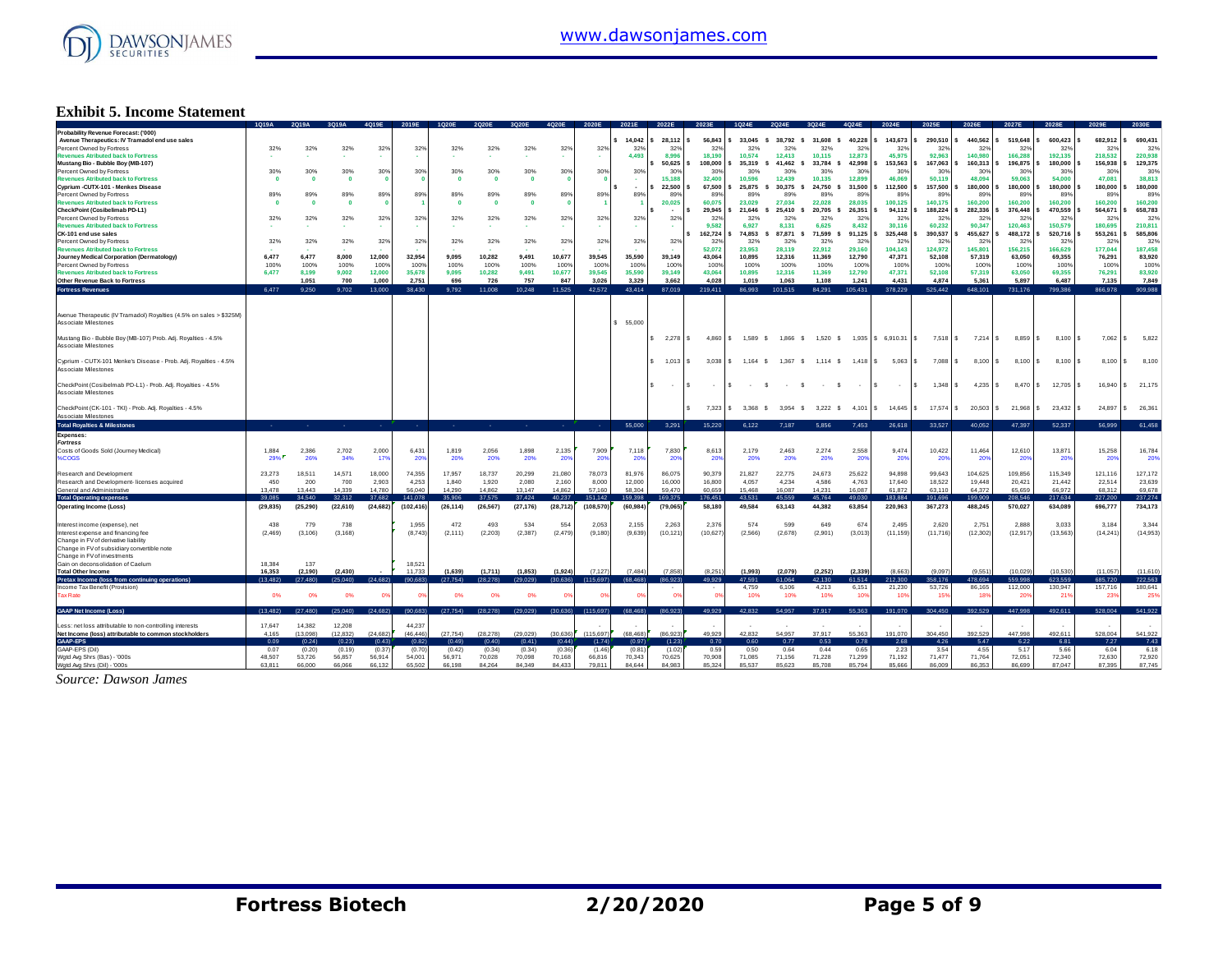

#### **Risk Analysis**

In addition to the typical risks associated with development stage specialty pharmaceutical companies, potential risks specific to Fortress Biotech are as follows:

**Financial risk.** The company may need to raise capital in the marketplace in order to successfully push its products into the next phase, and there can be no assurances that the company will be able to successfully raise capital and or do so on favorable terms.

**Clinical and regulatory risk**. Lead products must start and complete clinical trials. Trials may not produce results sufficient for regulatory approval.

**Partnership risk.** Fortress Biotech may seek partnerships for clinical development support and commercialization. We have no specific knowledge of any discussions with possible partners today, and there can be no assurances that the company will be able to secure a favorable partnership.

**Commercial risk.** There are no assurances that the company will be able to secure favorable pricing, commercially launch products, and achieve significant market share to become profitable.

**Legal and intellectual property risk.** The company may have to defend its patents and technical know-how, and there can be no assurances that the patents will not be infringed or will be held as valid if challenged, and or that the company may infringe on third party's patents.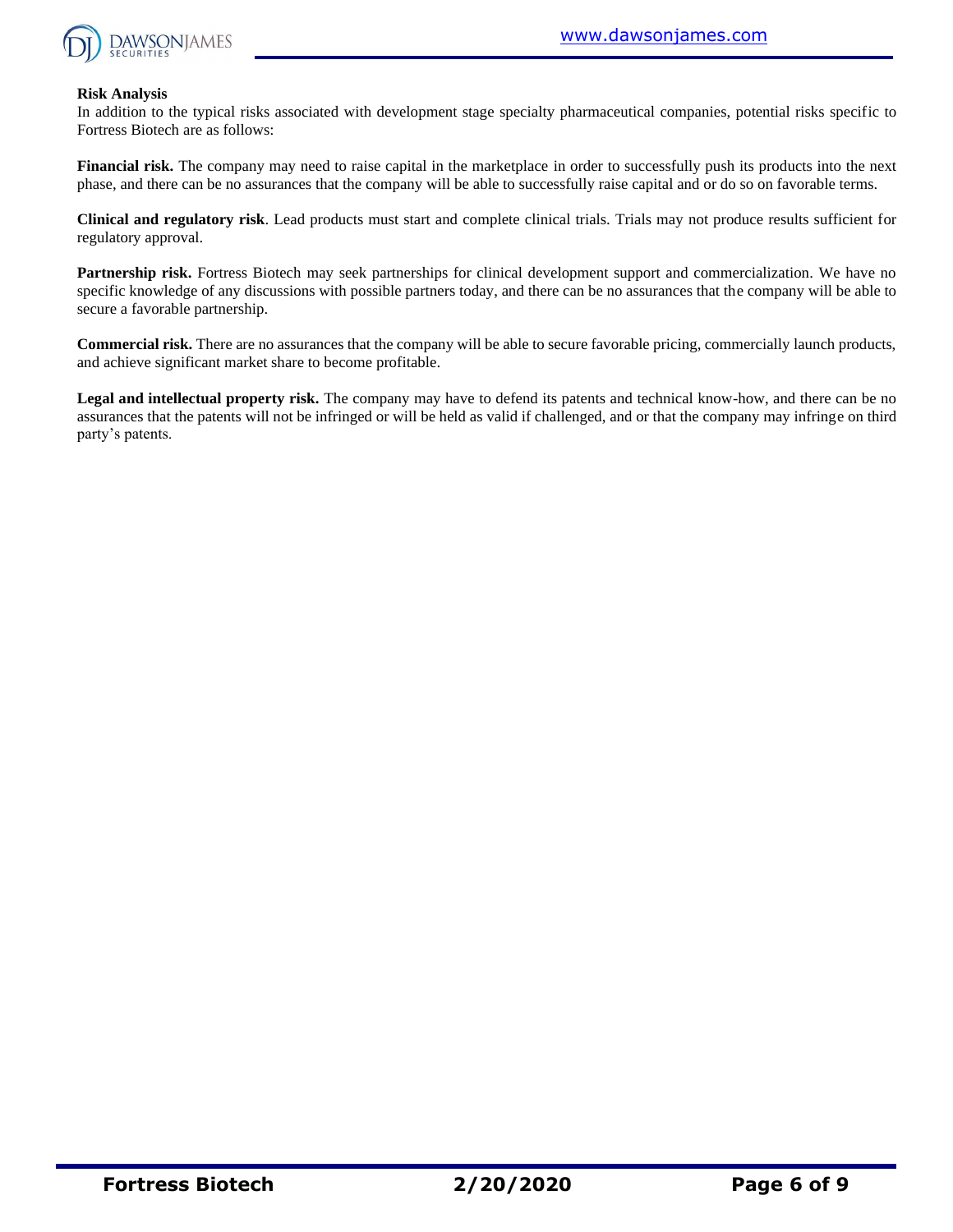

Companies mentioned in this report, working with Fortress and or part of valuation discussion:

Alexion (ALXN/NASDAQ)-Not covered.

InvaGen Pharmaceuticals – (Private).

St. Jude Children's Research Hospital (Private).

Mustang Bio (MBIO/NASDAQ) – Not covered.

Checkpoint Therapeutics (CKPT/NASDAQ) – Not covered.

Avenue Therapeutics (ATXI/ NASDAQ) – Not covered.

Caelum Biosciences (Private).

Journey Medical Corporation (internal Fortress company).

Cyprium Therapeutics (Private).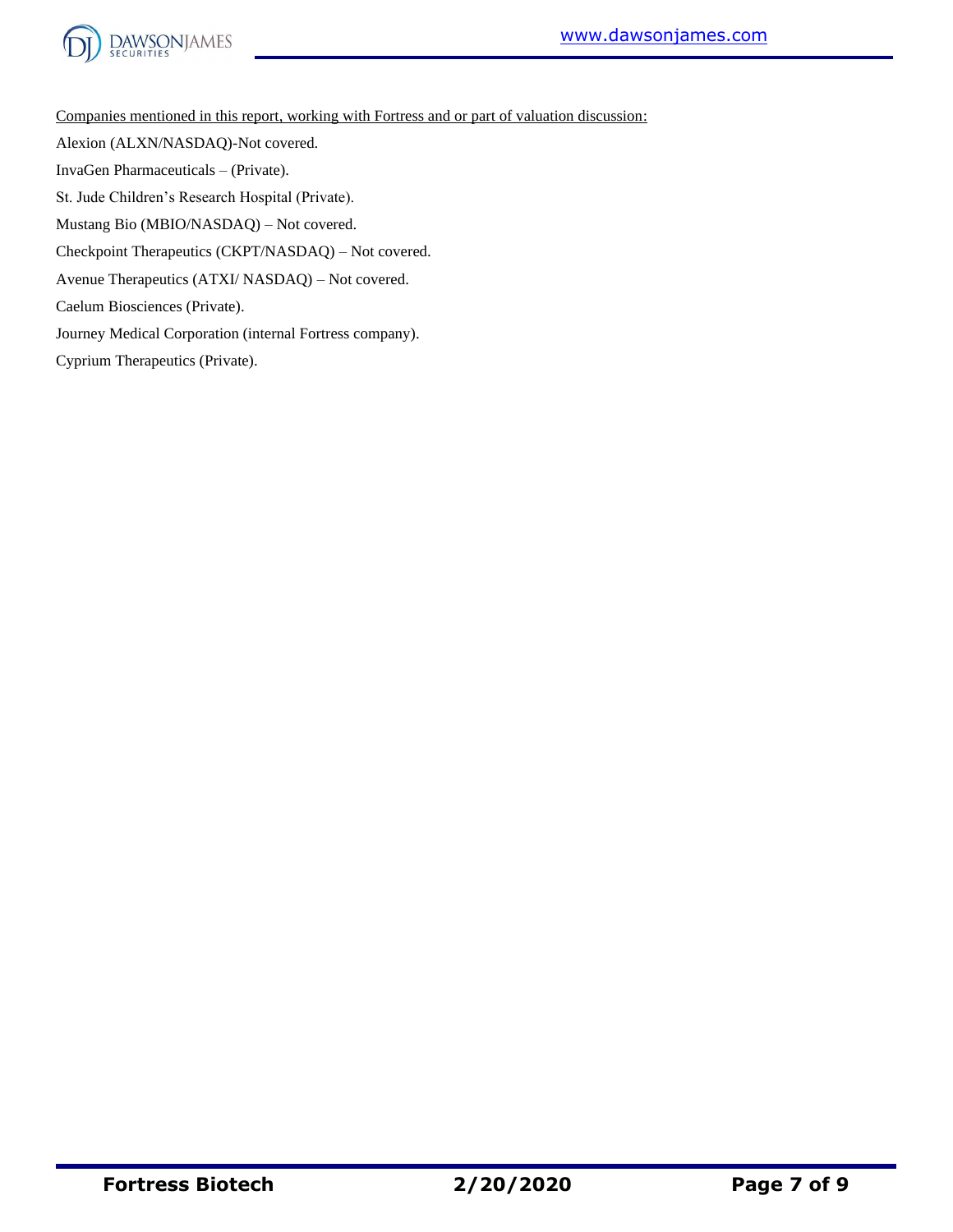

## **Important Disclosures:**

### **Price Chart:**

Price target and rating changes over the past three years:



Dawson James Securities, Inc. (the "Firm") is a member of the Financial Industry Regulatory Authority ("FINRA") and the Securities Investor Protection Corporation ("SIPC").

The Firm does not make a market in the securities of the subject company(s). The Firm has engaged in investment banking relationships with FBIO in the prior twelve months, as a manager or co-manager of a public offering and has received compensation resulting from those relationships. The Firm may seek compensation for investment banking services in the future from the subject company(s). The Firm has received other compensation from the subject company(s) in the last 12 months for services unrelated to managing or comanaging of a public offering.

Neither the research analyst(s) whose name appears on this report nor any member of his (their) household is an officer, director or advisory board member of these companies. The Firm and/or its directors and employees may own securities of the company(s) in this report and may increase or decrease holdings in the future. As of January 31, 2020, the Firm as a whole did not beneficially own 1% or more of any class of common equity securities of the subject company(s) of this report. The Firm, its officers, directors, analysts or employees may affect transactions in and have long or short positions in the securities (or options or warrants related to those securities) of the company(s) subject to this report. The Firm may affect transactions as principal or agent in those securities.

Analysts receive no direct compensation in connection with the Firm's investment banking business. All Firm employees, including the analyst(s) responsible for preparing this report, may be eligible to receive non-product or service-specific monetary bonus compensation that is based upon various factors, including total revenues of the Firm and its affiliates as well as a portion of the proceeds from a broad pool of investment vehicles consisting of components of the compensation generated by investment banking activities, including but not limited to shares of stock and/or warrants, which may or may not include the securities referenced in this report.

Although the statements in this report have been obtained from and are based upon recognized statistical services, issuer reports or communications, or other sources that the Firm believes to be reliable, we cannot guarantee their accuracy. All opinions and estimates included in this report constitute the analyst's judgment as of the date of this report and are subject to change without notice.